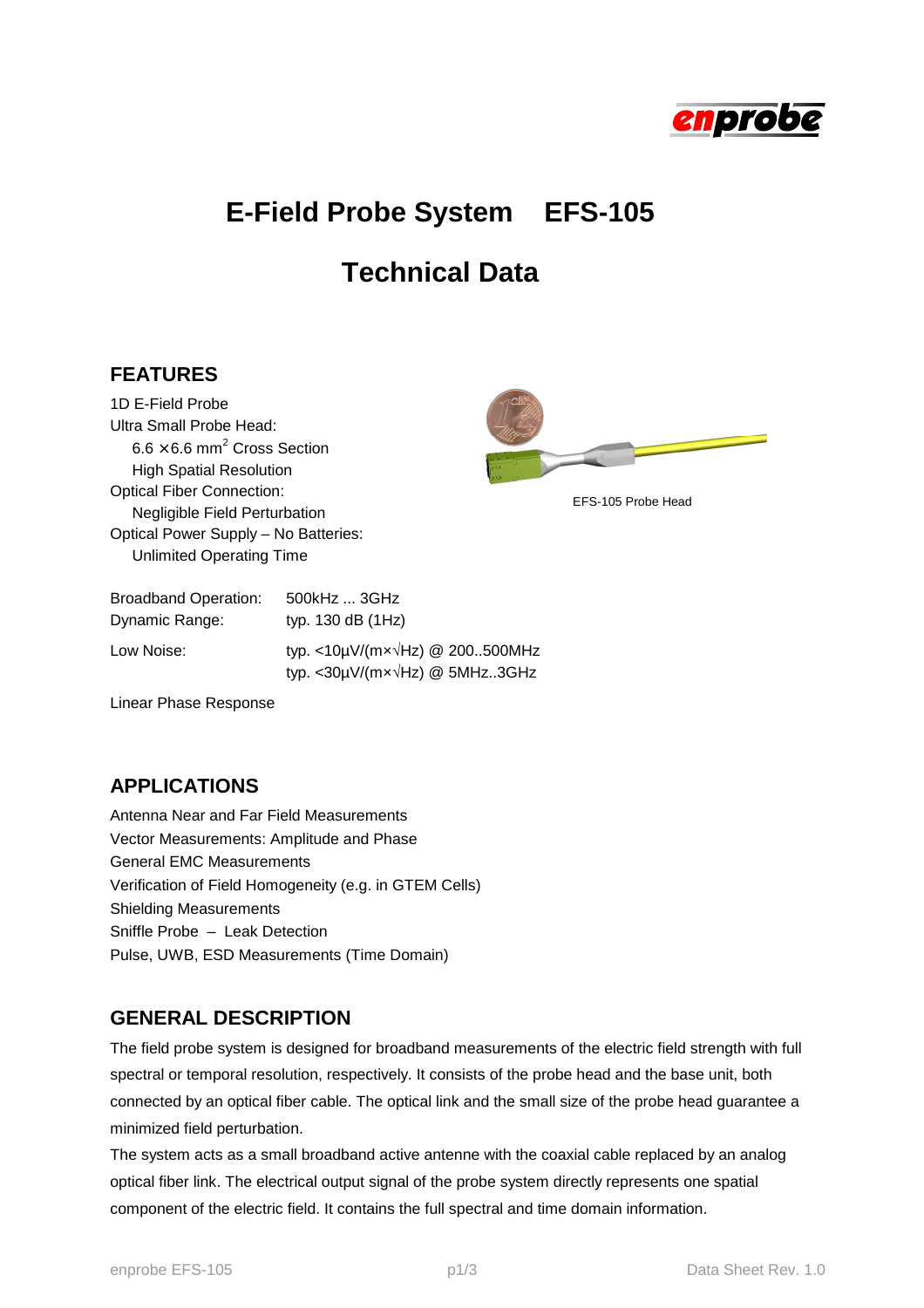## **CHARACTERISTICS**



**Probe Sensitivity (Noise Equivalent Field Strength) (typ.)**



**Frequency response (Antenna Factor) (typ.)**

**Lower 3dB Frequency:** < 500kHz typ.

**1dB Compression Point:** 30dB(V/m) typ.